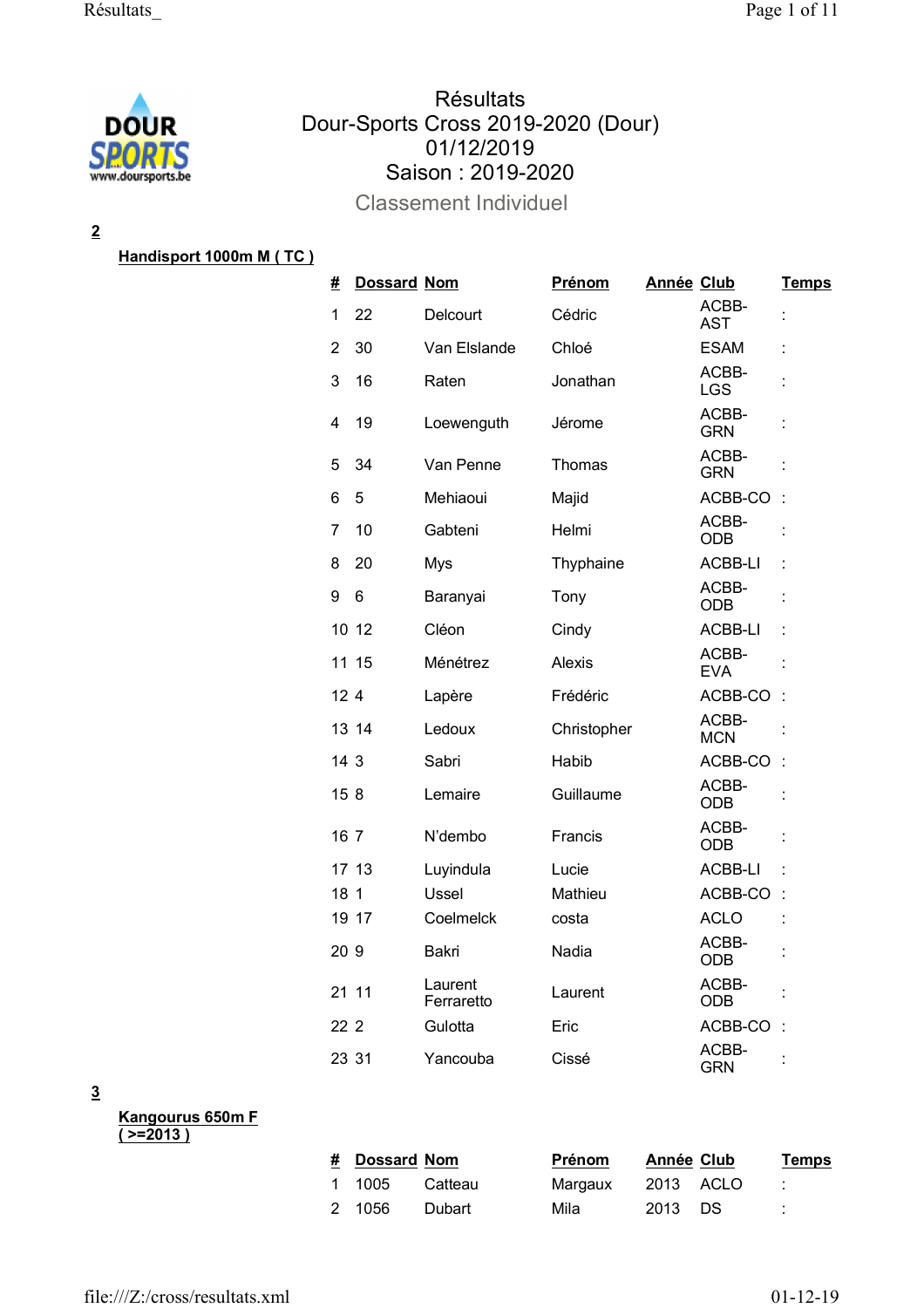| 3  | 1118    | <b>RIDEZ</b> | Lilou    | 2013 | <b>ACLO</b> | ÷  |
|----|---------|--------------|----------|------|-------------|----|
| 4  |         | antolino     | emma     | 2013 | <b>ACLO</b> | İ. |
| 5  | 1034    | Bekkali      | Nihad    | 2013 | ACLO        |    |
| 6  | 1102    | Adingra      | Evora    | 2013 | ACLO        |    |
| 7  | 1055    | Baudour      | Lily     | 2013 | DS          |    |
| 8  | 1011    | Confente     | Livia    | 2013 | <b>ACLO</b> |    |
| 9  | 1017    | Libbrecht    | Chloé    | 2013 | ACBB        | t  |
|    | 10 1048 | Tine         | Inaya    | 2013 | DS          |    |
| 11 |         | fascella     | lelya    | 2013 | <b>ACLO</b> | ٠  |
| 12 |         | buffe        | eleonord | 2014 | DS          |    |

| Kangourus 650m M |  |
|------------------|--|
| $(>=2013)$       |  |

| # | <b>Dossard Nom</b> |                   | Prénom        | Année Club |             | Temps |
|---|--------------------|-------------------|---------------|------------|-------------|-------|
| 1 | 20001              | Bergeret          | Arthur        | 2013       | <b>NA</b>   |       |
| 2 | 20002              | Audeval           | Sylvain       | 2013       | NA          |       |
| 3 | 2063               | Denimal           | Gilles        | 2013       | <b>MOHA</b> | ٠     |
| 4 | 2085               | <b>Bozadzhiev</b> | Maxime        | 2013       | <b>OSGA</b> |       |
| 5 | 2022               | Platteau          | Adrien        | 2013       | <b>ACBB</b> |       |
| 6 | 20003              | Fransens          | Herve         | 2013       | <b>ACLO</b> | ٠     |
| 7 | 2133               | Ferrari           | Lino          | 2013       | DS          | ٠     |
| 8 | 20004              | <b>POT</b>        | <b>ANDREA</b> | 2013       | NA          | ٠     |
| 9 | 20005              | Chevalier         | Nathan        | 2013       | <b>MOHA</b> |       |
|   | 10 2088            | Hermant           | Léon          | 2013       | OSGA        | ٠     |
|   | 11 2153            | Hamrol            | Timeo         | 2014       | DS          | ٠     |
|   | 12 2081            | Feron Leleu       | Henri         | 20130      | DS          | ٠     |
|   | 13 20005           | <b>Benoit</b>     | Arthur        | 2013       | CABW        | ٠     |

**5**

## **Benjamins 650m F ( 2011 -**

**2012 )**

| # | <b>Dossard Nom</b> |                      | Prénom    | <b>Année Club</b> |             | <b>Temps</b> |
|---|--------------------|----------------------|-----------|-------------------|-------------|--------------|
| 1 | 2247               | Parot                | Elisabeth | 2012              | <b>MOHA</b> | 2:39         |
| 2 | 2141               | Van Brusselen        | Ashley    | 2012              | <b>ACLO</b> | 2:39         |
| 3 | 2137               | Hemptinne            | Alice     | 2011              | <b>ACLO</b> | 2:41         |
| 4 | 2380               | Longle               | Lucie     | 2011              | <b>ACLE</b> | 2:43         |
| 5 | 2499               | Leroy                | Arielle   | 2011              | USTA        | 2:46         |
| 6 | 2423               | Druez                | Anissa    | 2012              | <b>MOHA</b> | 2:47         |
| 7 | 2138               | Hemptinne            | Louise    | 2011              | <b>ACLO</b> | 2:51         |
| 8 | 2629               | gillet               | celia     | 2011              | DS          | 2:53         |
| 9 | 2352               | <b>Dubois</b>        | Margot    | 2011              | <b>OSGA</b> | 2:57         |
|   | 10 2630            | gillet               | cellia    | 2011              | <b>ATH</b>  | 2:57         |
|   | 11 2343            | Hannecart            | Sienna    | 2012              | <b>ACLO</b> | t            |
|   | 12 9900            | delset gysssels      | lena      | 2012              | <b>MOHA</b> | t            |
|   | 13 2393            | Renard               | Emilie    | 2012              | <b>OSGA</b> | t            |
|   | 14 2416            | <b>Colmant Midol</b> | Alexandra | 2011              | <b>ACBB</b> | t            |
|   | 15 2391            | Minette              | Adèle     | 2012              | <b>OSGA</b> | t            |
|   | 16 2376            | Pot                  | Naomi     | 2011              | DS          | ٠            |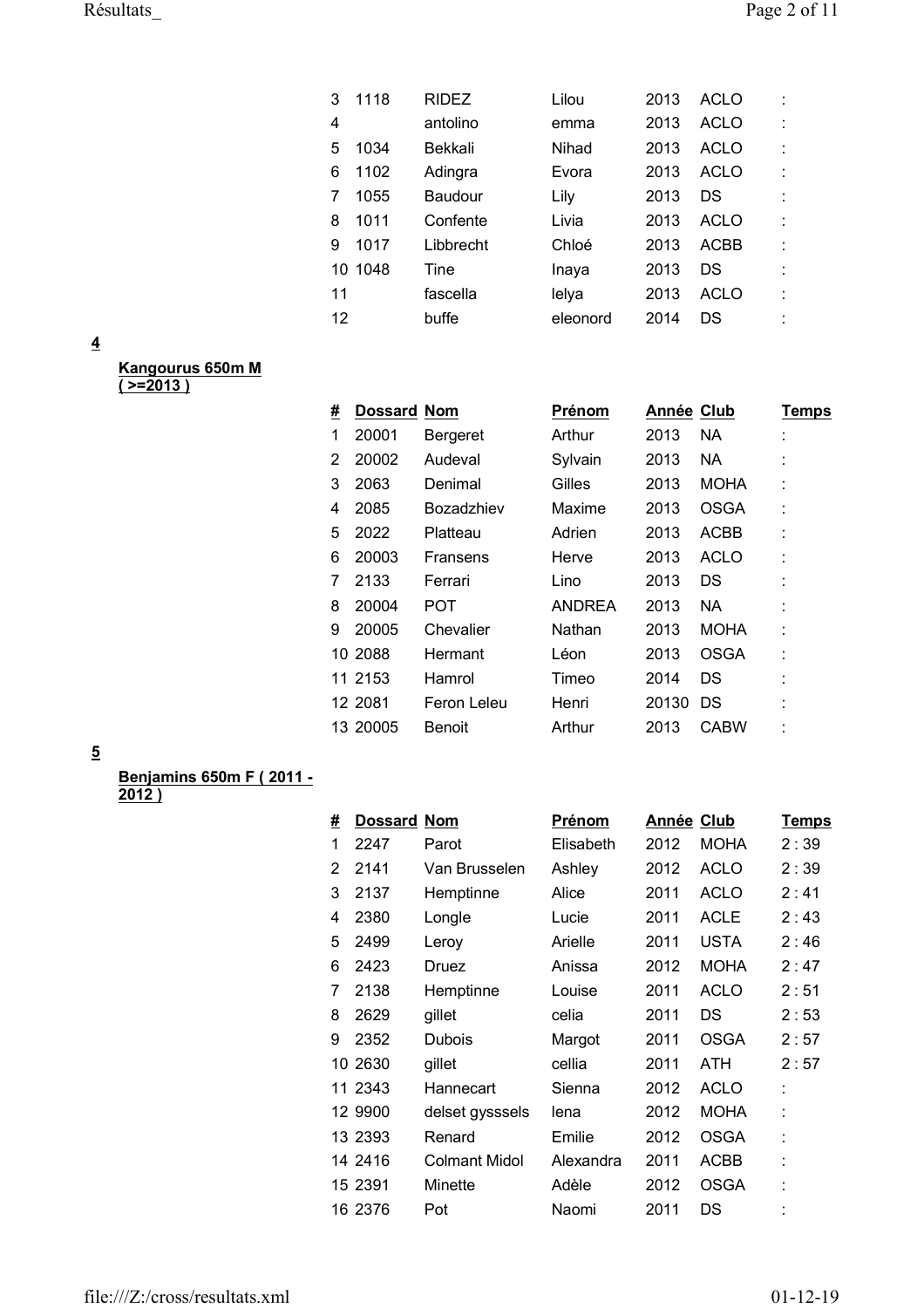| 17 2670 | blampaim      | rose       | 2012 | DS          |    |
|---------|---------------|------------|------|-------------|----|
| 18 2590 | larbanoix     | jade       | 2012 | <b>MOHA</b> |    |
| 19 2551 | Maroil        | Laora      | 2012 | DS          |    |
| 20 2268 | Payen         | Léa        | 2012 | DS          |    |
| 21 2582 | Palumbo       | Siana      | 2012 | DS          |    |
| 22 2695 | kondre        | lena       | 2011 | <b>ACLO</b> | t. |
| 23 2395 | Vella         | Lana       | 2012 | <b>OSGA</b> | t. |
| 24 2160 | Delgrange     | Evangeline | 2011 | ACBB        | ÷  |
| 25 2717 | flamme        | giusi      | 2011 | <b>ACBB</b> | t. |
| 26 2370 | <b>Benoit</b> | Lucie      | 2012 | <b>CABW</b> | t. |
| 27 2505 | <b>Bruers</b> | Elisa      | 2012 | <b>MOHA</b> | t  |
| 28 2475 | Richelet      | Camille    | 2012 | <b>MOHA</b> | t  |
| 29 2377 | Ragno         | Valentine  | 2012 | DS          |    |
|         |               |            |      |             |    |

**Benjamins 650m M ( 2011 - 2012 )**

| #              | <b>Dossard Nom</b> |                  | Prénom          | Année Club |             | <b>Temps</b> |
|----------------|--------------------|------------------|-----------------|------------|-------------|--------------|
| 1              | 485                | <b>Bishinga</b>  | Sacha           | 2011       | <b>ACLO</b> | 2:24         |
| $\overline{2}$ | 55                 | <b>Duville</b>   | Morgan          | 2012       | <b>ACLO</b> | 2:27         |
| 3              | 632                | <b>Delvallee</b> | Loan            | 2011       | <b>DS</b>   | 2:34         |
| 4              | 631                | Console          | Enio            | 2012       | DS          | 2:37         |
| 5              | 785                | Singer           | Liam            | 2011       | <b>ATH</b>  | 2:38         |
| 6              | 428                | Pierard          | Florent         | 2012       | DS          | 2:39         |
| 7              | 626                | De Vooght        | Tom             | 2012       | <b>ACLO</b> | 2:43         |
| 8              | 119                | Quertinmont      | Sacha           | 2011       | <b>ACLO</b> | 2:44         |
| 9              | 276                | Williame         | Wallace         | 2011       | <b>ACLO</b> | 2:45         |
|                | 10 385             | <b>Tine</b>      | Djibryl         | 2011       | <b>DS</b>   | 2:49         |
| 11             | 118                | Parracino        | Livio           | 2011       | <b>ACLO</b> |              |
|                | 12 633             | <b>Buffe</b>     | Edouard         | 2012       | DS          |              |
|                | 13 649             | Descamps         | Hugo            | 2012       | <b>MOHA</b> |              |
|                | 14 578             | Burtomboy        | <b>Baptiste</b> | 2012       | <b>DS</b>   |              |
|                | 15 818             | Dekegel          | Edgar           | 2011       | <b>ATH</b>  |              |
|                | 16 743             | <b>Battard</b>   | Theo            | 2011       | <b>ACLO</b> |              |
|                | 17 425             | <b>Baudart</b>   | <b>Mathias</b>  | 2012       | <b>ACBB</b> |              |
|                | 18 152             | Audeval          | <b>Baptiste</b> | 2011       | <b>OSGA</b> |              |
|                | 19 429             | Claus            | Naël            | 2011       | <b>DS</b>   |              |
|                | 20 431             | De Kuyssche      | Ruben           | 2012       | DS          |              |
|                | 21 39              | Strubbe          | Rémy            | 2011       | <b>ACBB</b> |              |
|                | 22 56              | Gerard           | Erwan           | 2012       | <b>ACLO</b> |              |
|                | 23 9902            | Attamdo          | Loris           | 2011       | DS          |              |
|                | 24 635             | Stievenart       | Tom             | 2012       | <b>MOHA</b> |              |
|                | 25 398             | <b>Barkache</b>  | Said            | 2012       | <b>OSGA</b> |              |
|                | 26 384             | <b>Staffe</b>    | Noham           | 2012       | DS          |              |
|                | 27 604             | Sniadkowski      | Gilliano        | 2011       | DS          |              |

**7**

**Pupilles 1000m F ( 2010 - 2009 )**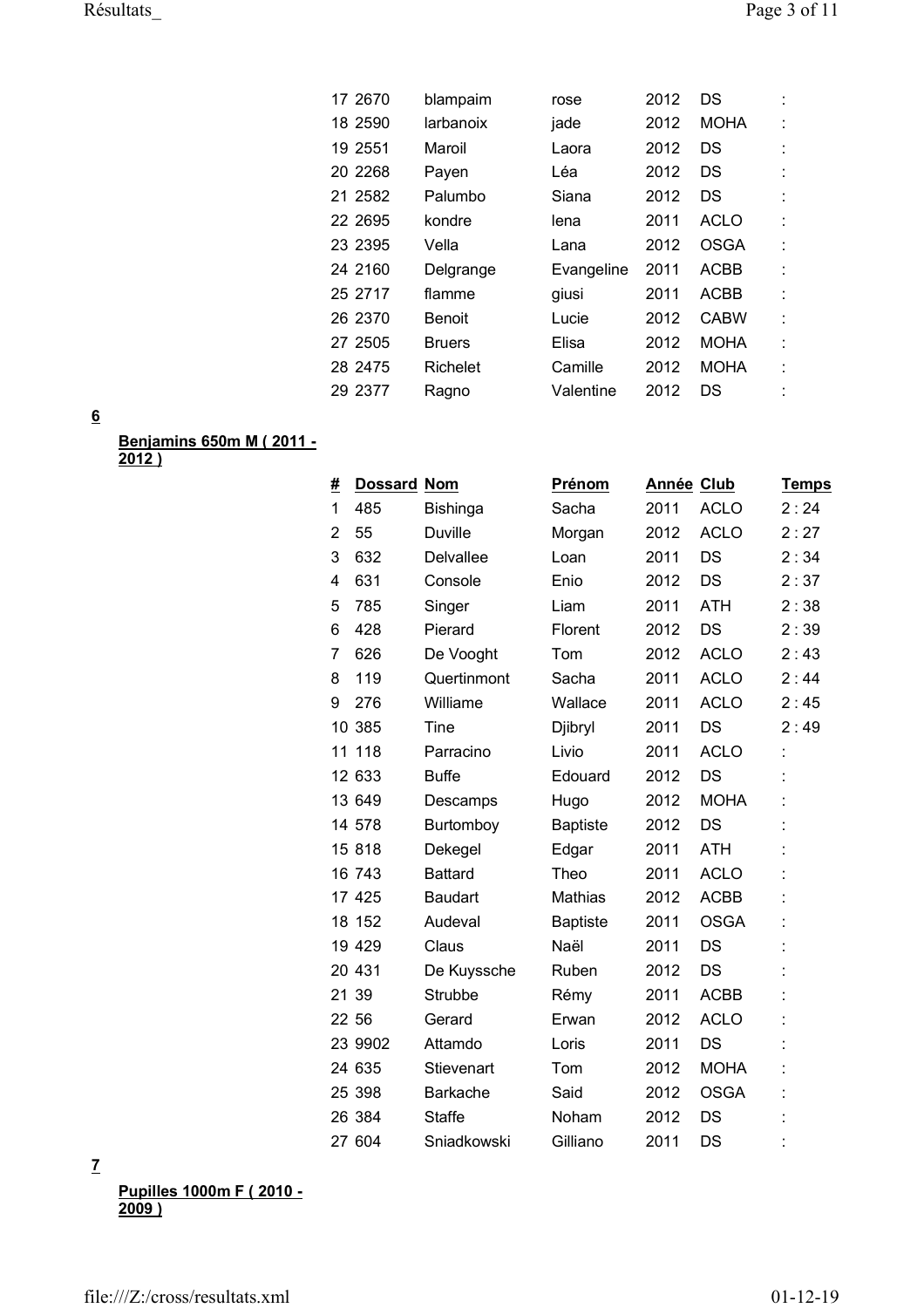| #              | <b>Dossard Nom</b> |                   | <u>Prénom</u> | <b>Année Club</b> |             | <b>Temps</b> |
|----------------|--------------------|-------------------|---------------|-------------------|-------------|--------------|
| 1              | 5601               | <b>Barkache</b>   | Hiba          | 2010              | <b>OSGA</b> | 4:52         |
| $\overline{2}$ | 5440               | <b>Baudart</b>    | Louise        | 2009              | <b>ACBB</b> | 4:16         |
| 3              | 6219               | françois          | victoria      | 2009              | <b>ACBB</b> | 4:18         |
| 4              | 5616               | Montoisy          | Constance     | 2009              | <b>USBW</b> | 4:27         |
| 5              | 5478               | Vanderveken       | Mila          | 2009              | <b>ACLO</b> | 4:28         |
| 6              | 5479               | Catteau           | Charlotte     | 2010              | <b>ACLO</b> | 4:32         |
| 7              | 5695               | <b>Brouckaert</b> | Valentine     | 2009              | DS          | 4:34         |
| 8              | 6057               | Bosquillon        | Margot        | 2010              | <b>ATH</b>  | 4:36         |
| 9              | 6174               | <b>CHASSEUR</b>   | <b>NAOMIE</b> | 2009              | <b>ACLO</b> | 4:38         |
|                | 10 9905            | hannecart         | louise        | 2009              | <b>NA</b>   | 4:35         |
|                | 11 5864            | Namur             | Neela         | 2010              | DS          |              |
|                | 12 5549            | Confente          | Tia           | 2009              | <b>ACLO</b> |              |
|                | 13 5756            | Franzini          | Julia         | 2010              | <b>MOHA</b> |              |
|                | 14 5642            | <b>Bruins</b>     | Eline         | 2010              | <b>ACLO</b> |              |
|                | 15 5495            | Berger            | Maélyne       | 2010              | <b>UAC</b>  |              |
|                | 16 5664            | Fontaine          | Manon         | 2010              | <b>USBW</b> |              |
|                | 17 6237            | wailliez          | sofia         | 2010              | DS          |              |
|                | 18 6053            | Galimberti        | Alessia       | 2010              | DS          |              |
|                | 19 6007            | bequet            | solen         | 2010              | <b>MOHA</b> |              |
|                | 20 5830            | Pavet             | Mandy         | 2010              | <b>DS</b>   |              |
|                | 21 6270            | blervaque         | noa           | 2010              | <b>ACLO</b> |              |
|                | 22 5964            | <b>Baudart</b>    | Alyssa        | 2010              | <b>ACLO</b> |              |
|                | 23 5869            | Marongiu          | Clara         | 2010              | <b>MOHA</b> |              |
|                | 24 5607            | Dricot            | Emma          | 2010              | <b>ACBB</b> |              |
|                | 25 5516            | Delporte          | Rachel        | 2009              | <b>ACLO</b> |              |
|                | 26 9906            | renard            | camille       | 2010              | <b>OSGA</b> |              |
|                | 27 3528            | bamba             | leila         | 2009              | DS          |              |
|                | 28 2269            | Wiktor            | Maëly         | 2011              | DS          |              |
|                | 29 5855            | Petit             | Clara         | 2009              | <b>ACBB</b> |              |
|                | 30 5510            | Sliwa             | Katiana       | 2010              | <b>ACBB</b> |              |
|                | 31 5481            | El Khattabi       | Lila          | 2009              | <b>ACLO</b> |              |
|                | 32 5842            | Coppola           | Elsa          | 2009              | <b>OSGA</b> |              |

#### **Pupilles 1000m M ( 2010 - 2009 )**

| # | <b>Dossard Nom</b> |           | Prénom         | <b>Année Club</b> |             | Temps |
|---|--------------------|-----------|----------------|-------------------|-------------|-------|
|   | 2744               | Lallemand | Maxence        | 2009              | <b>ACTE</b> | 4:13  |
| 2 | 2938               | Dumont    | Téo            | 2010              | OSGA        | 4:16  |
| 3 | 2884               | Antolino  | Emilio         | 2009              | ACLO        | 4:162 |
| 4 | 2646               | Parracino | Sandro         | 2010              | ACLO        | 4:174 |
| 5 | 2780               | Trifin    | Rémi           | 2009              | USTA        | 4:177 |
| 6 | 2603               | Locmant   | Emilien        | 2009              | ACBB        | 4:18  |
|   | 3157               | Burtomboy | Sacha          | 2009              | D.S         | 4:229 |
| 8 | 2709               | Platteau  | <b>Nicolas</b> | 2010              | ACBB        | 4:251 |
| 9 | 3203               | Honore    | Oliver         | 2009              | MOHA        | 4:275 |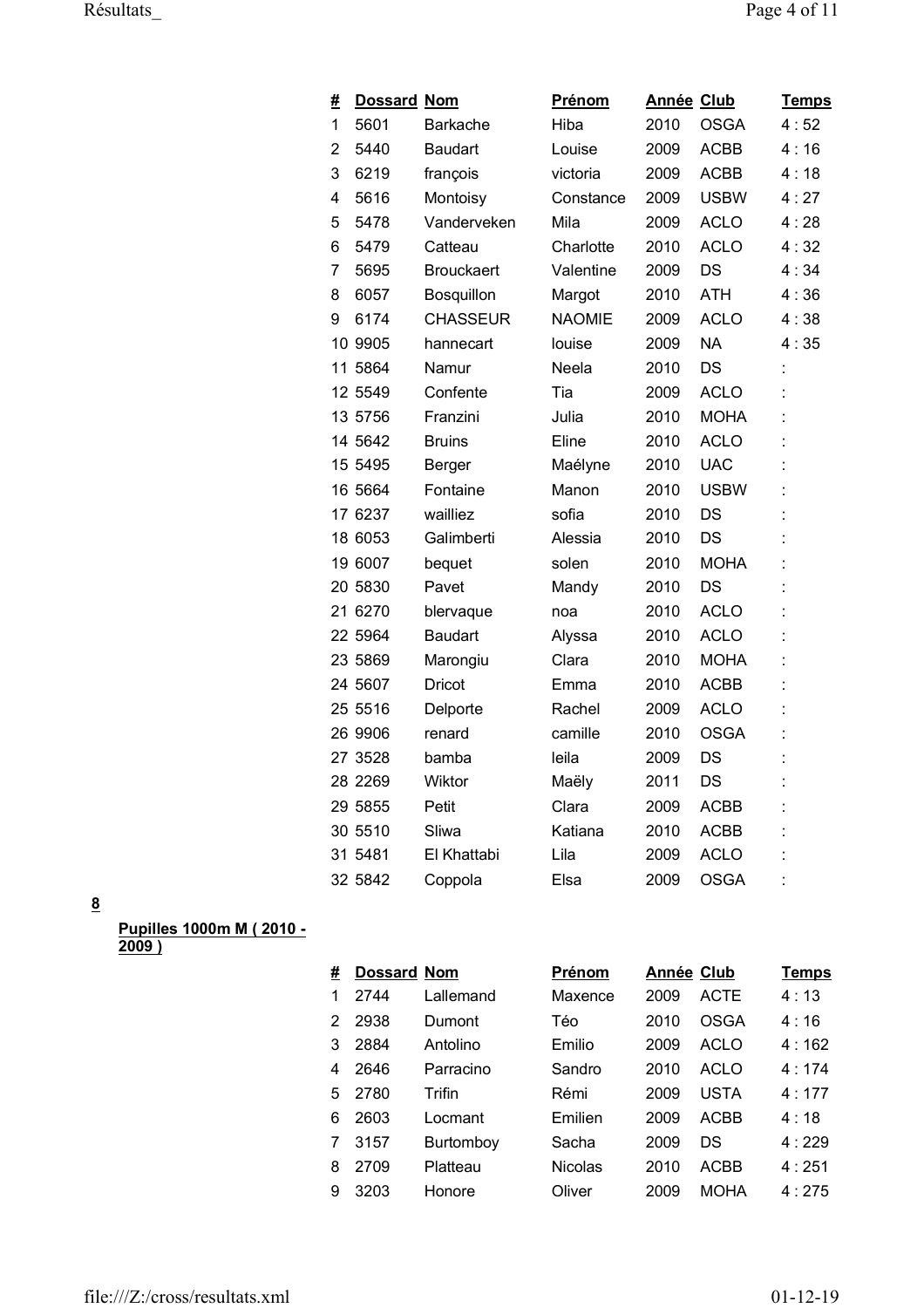|    | 10 9908 | <b>Botmans</b>        | Tom             | 2009 | <b>ACLO</b> | 4:293 |
|----|---------|-----------------------|-----------------|------|-------------|-------|
|    | 11 3144 | Ghislain              | Mathys          | 2010 | <b>ACLO</b> | t     |
|    | 12 3070 | Gosselin              | <b>Berhane</b>  | 2010 | DS          |       |
|    | 13 2663 | Ragno                 | Luca            | 2010 | DS          |       |
|    | 14 3349 | Hautcoeur             | Lenny           | 2009 | <b>ACLO</b> |       |
|    | 15 3213 | De Caluwé             | Joël            | 2009 | <b>MOHA</b> |       |
|    | 16 9901 | Dubart                | Antoine         | 2009 | DS          |       |
|    | 17 3136 | Detry                 | Gauvain         | 2010 | <b>MOHA</b> |       |
|    | 18 2918 | Godeau                | Milan           | 2009 | <b>ACLO</b> |       |
|    | 19 3221 | Adingra               | Timeo           | 2009 | <b>ACLO</b> |       |
|    | 20 3223 | Stroobans             | Hendrik         | 2010 | <b>ACLO</b> |       |
| 21 |         | Colmoeck              | Youry           | 2009 | <b>ACLO</b> | ÷     |
|    | 22 2919 | Toussaint             | Lohan           | 2009 | <b>ACLO</b> |       |
|    | 23 3407 | <b>Cheval Cordiez</b> | Gabriel         | 2010 | DS          |       |
|    | 24 2703 | Bouhmadi              | Ahmed-sami 2010 |      | <b>OSGA</b> |       |
|    | 25 2879 | Denimal               | Antoine         | 2010 | <b>MOHA</b> |       |
|    | 26 9903 | Bergeret              | Jean            | 2010 | NA.         |       |
|    | 27 3456 | Luca                  | Leo             | 2009 | DS          |       |
|    | 28 3367 | Lorenzano             | Mauro           | 2010 | <b>ACLO</b> |       |
|    | 29 3158 | Taifouri              | Nouredine       | 2010 | DS          |       |
|    | 30 2952 | Deworme               | Ernest          | 2010 | <b>ATH</b>  |       |

**Minimes 1650m F ( 2008 - 2007 )**

| #  | <b>Dossard Nom</b> |                 | Prénom   | <b>Année Club</b> |             | <b>Temps</b> |
|----|--------------------|-----------------|----------|-------------------|-------------|--------------|
| 1  | 8744               | Fontaine        | Marion   | 2007              | <b>USBW</b> | 6:53         |
| 2  | 8609               | Thumelaire      | Elise    | 2007              | <b>USBW</b> | 6:57         |
| 3  | 8699               | veslype         | maelle   | 2007              | <b>EAH</b>  | 6:58         |
| 4  | 8676               | <b>Barkache</b> | Karima   | 2007              | <b>OSGA</b> | 7:00         |
| 5  | 9351               | ousmanou        | srayhana | 2007              | <b>MOHA</b> | 7:16         |
| 6  | 8682               | Lhote           | Elisa    | 2008              | <b>OSGA</b> | 7 : 18       |
| 7  | 8567               | Van Brusselen   | Jodie    | 2008              | <b>ACLO</b> | 7:22         |
| 8  | 8739               | Vigneron        | Léa      | 2008              | <b>ACLO</b> | 7:22         |
| 9  | 8940               | Perini          | Maëlle   | 2008              | <b>MOHA</b> | 7:39         |
| 10 | 8523               | Donfut          | Juno     | 2008              | <b>ACLO</b> | 7:41         |
|    | 11 8540            | Libbrecht       | Manon    | 2008              | <b>ACBB</b> | t            |
|    | 12 9084            | Burtomboy       | Ysaure   | 2007              | DS          |              |
|    | 13 8737            | <b>Bekkali</b>  | Ihsane   | 2007              | <b>ACLO</b> | t            |
|    | 14 9139            | Bosquillon      | Manon    | 2007              | <b>ATH</b>  |              |
|    | 15 8926            | Maes            | Elia     | 2008              | DS          |              |
|    | 16 9173            | briot           | marion   | 2008              | <b>OSGA</b> |              |
|    | 17 8795            | Williame        | Tatyana  | 2008              | <b>ACLO</b> | t            |
|    | 18 8565            | Thys            | Chloé    | 2008              | <b>ACLO</b> | t            |
|    | 19 8620            | Devriese        | Emma     | 2008              | <b>ACLO</b> |              |
|    | 20 8897            | Huart           | Zoé      | 2008              | DS          |              |

**10**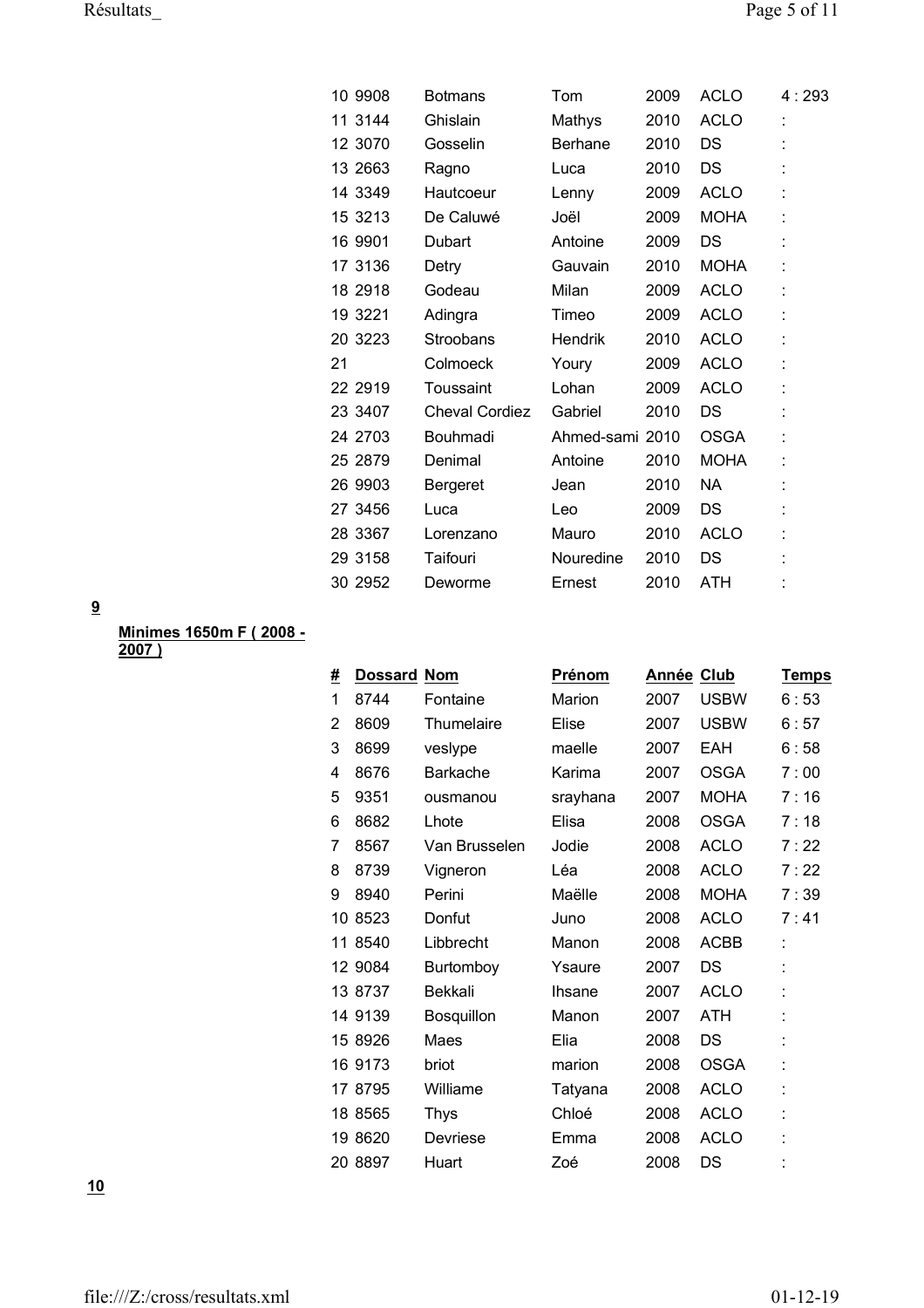#### **Minimes 1650m M ( 2008 - 2007 )**

| #  | <b>Dossard Nom</b> |                     | <b>Prénom</b> | <b>Année Club</b> |             | <u>Temps</u> |
|----|--------------------|---------------------|---------------|-------------------|-------------|--------------|
| 1  | 6244               | Druez               | Ilyes         | 2008              | <b>MOHA</b> | 6:359        |
| 2  | 6491               | <b>Bailleux</b>     | <b>Mathis</b> | 2007              | <b>ATH</b>  | 6:386        |
| 3  | 6367               | <b>Belsack</b>      | Aloys         | 2008              | <b>UAC</b>  | 6:424        |
| 4  | 5864               | Fonck               | Sacha         | 2008              | <b>ACLO</b> | 6:446        |
| 5  | 6344               | Belkhayat           | Thibaut       | 2007              | <b>USTA</b> | 6:488        |
| 6  | 6351               | Urbanczyk           | Mathias       | 2007              | <b>MOHA</b> | 6:578        |
| 7  | 6272               | Lecomte             | Hugo          | 2008              | <b>ACLO</b> | 7:00         |
| 8  | 6317               | Depestele           | Arthur        | 2007              | <b>MOHA</b> | 7:056        |
| 9  | 6205               | Lequeux             | Théo          | 2008              | <b>ACLE</b> | 7:066        |
| 10 | 6429               | Hemberg             | Adrien        | 2008              | <b>MOHA</b> | 7:089        |
| 11 | 5940               | <b>Defrise</b>      | Matti         | 2008              | DS          |              |
|    | 12 5890            | Delgrange           | Jordan        | 2008              | <b>ACBB</b> |              |
|    | 13 6216            | Kurdagia            | Zuriko        | 2007              | <b>OSGA</b> |              |
|    | 14 5816            | Adant               | <b>Niels</b>  | 2008              | <b>ACLO</b> |              |
|    | 15 9907            | Schollaert          | Ulrich        | 2007              | <b>NA</b>   |              |
|    | 16 6240            | De Kuyssche         | Yoris         | 2008              | DS          |              |
|    | 17 6556            | Galimberti          | Matteo        | 2007              | <b>DS</b>   |              |
|    | 18 6609            | De Meur             | Hugo          | 2008              | DS          |              |
|    | 19 6455            | Esposito            | Antonio       | 2008              | <b>ACLO</b> |              |
|    | 20 6270            | De Noose<br>Clasens | Manoa         | 2008              | <b>ACLO</b> |              |
|    | 21 5958            | Lebailly            | Lukas         | 2007              | <b>ACBB</b> |              |
|    | 22 6014            | Dardenne            | Thalan        | 2008              | <b>ACLO</b> |              |
|    | 23 6066            | Carlier             | Mathys        | 2007              | DS          |              |
|    | 24 6155            | Hollevoet           | Noah          | 2008              | <b>ACLO</b> |              |
|    | 25 6318            | Pasture             | Simon         | 2008              | <b>MOHA</b> |              |
|    | 26 6204            | Krikilion           | Kylian        | 2008              | <b>ACLE</b> |              |
|    | 27 6605            | Dekegel             | Osgar         | 2008              | <b>ATH</b>  |              |
|    | 28 6411            | Scannella           | Yannis        | 2008              | DS          |              |

# **12**

**Handisport 3300m M ( TC )**

| # | <b>Dossard Nom</b> |                   | Prénom                | Année Club |                     | <b>Temps</b> |
|---|--------------------|-------------------|-----------------------|------------|---------------------|--------------|
| 1 | 480                | <b>FOLLI</b>      | <b>LAURENT</b>        | 1992       | ACBB-<br><b>GRN</b> | 13:<br>278   |
| 2 | 485                | <b>HOURAND</b>    | <b>HUBERT</b>         | 1996       | ACBB-H              | 14:<br>316   |
| 3 | 481                | <b>HEQUET</b>     | <b>SEBASTIEN 1996</b> |            | ACBB-<br><b>GRN</b> | 15:<br>072   |
| 4 | 443                | <b>Bottemanne</b> | Dominique             | 1961       | ACBB-H              | 15:<br>244   |
| 5 | 484                | <b>KHARROUBI</b>  | <b>OTHMAN</b>         | 1992       | ACBB-<br><b>GRN</b> | 16:00        |
| 6 | 482                | <b>IMENKS</b>     | <b>YASSINE</b>        | 1987       | ACBB-<br><b>GRN</b> | 17:<br>137   |
|   | 486                | <b>SLONGO</b>     | <b>MAXIME</b>         | 2004       | <b>ACLO</b>         | 17:<br>374   |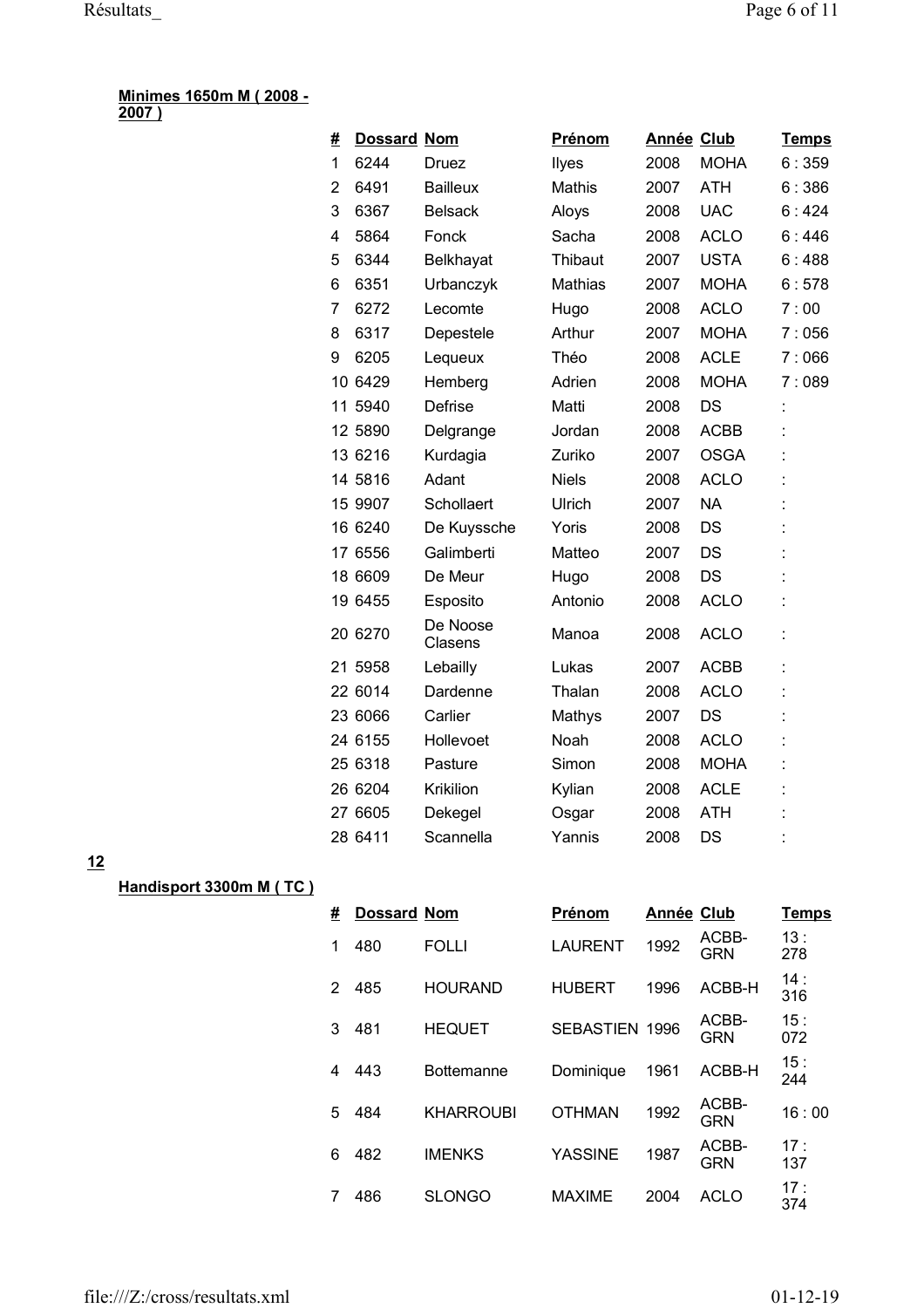# **Cadettes 2000m F ( 2006 -**

**2005 )**

| #  | <b>Dossard Nom</b> |              | Prénom   | Année Club |             | <u>Temps</u> |
|----|--------------------|--------------|----------|------------|-------------|--------------|
| 1  | 2338               | Doison       | Romane   | 1997       | DS          | 7 :<br>1510  |
| 2  | 631                | Pantaleo     | Loane    | 2002       | <b>ACLO</b> | 7:347        |
| 3  | 2358               | Blanquet     | Pauline  | 1988       | DS          | 8:145        |
| 4  | 1542               | De Ruyver    | Natacha  | 2006       | <b>MOHA</b> | 8:346        |
| 5  | 1739               | Mbeke N'Saka | Lindsay  | 2006       | <b>MOHA</b> | $8^2:397$    |
| 6  | 710                | Lecomte      | Julie    | 2002       | ATH         | 9:029        |
| 7  | 2388               | Depelchin    | Julie    | 1988       | <b>ATH</b>  | 9:048        |
| 8  | 1487               | Demaret      | Tessa    | 2006       | <b>MOHA</b> | 9:078        |
| 9  | 2278               | Di Berardo   | Lorena   | 1990       | DS          | 9:148        |
| 10 | 1845               | Dubois       | Anaelle  | 2005       | DS          | 9:353        |
| 11 | 1816               | Cuijl        | Lauraine | 2006       | <b>ACLO</b> | 9:468        |
|    | 12 3920            | Servais      | Isabelle | 1977       | <b>ACLO</b> | 10:<br>172   |
|    | 13 6365            | Rousseau     | Marylene | 1976       | <b>ACLO</b> | 10:<br>263   |
|    | 14 1763            | Claus        | Callia   | 2006       | <b>MOHA</b> | t            |
|    | 15 4384            | Nuytten      | Florence | 1979       | <b>MOHA</b> |              |

**15**

**Cadets 2650m M ( 2006 - 2005 )**

| # | <b>Dossard Nom</b> |                | Prénom  | Année Club |             | <u>Temps</u> |
|---|--------------------|----------------|---------|------------|-------------|--------------|
| 1 | 1326               | Libbrecht      | Victor  | 2005       | <b>ACBB</b> | 9:108        |
| 2 | 1477               | <b>Boudart</b> | Adrien  | 2005       | <b>ACLO</b> | 9:167        |
| 3 | 1759               | Hadj           | Wesley  | 2005       | <b>DS</b>   | 9:208        |
| 4 | 967                | Verledens      | Miro    | 2006       | <b>FLAC</b> | 9:252        |
| 5 | 1675               | Belkhayat      | Robin   | 2005       | <b>USTA</b> | 9:34         |
| 6 | 1537               | Cambron        | Tommy   | 2006       | <b>CSDY</b> | 9:367        |
| 7 | 1680               | Dupuis         | Julian  | 2005       | <b>ATH</b>  | 9:413        |
| 8 | 1327               | <b>Strubbe</b> | Elian   | 2006       | <b>ACBB</b> | 10:<br>127   |
| 9 | 1463               | Claus          | Ilan    | 2006       | DS          | 10:<br>147   |
|   | 10 1445            | Baudour        | Gaston  | 2006       | <b>MOHA</b> | 10:<br>167   |
|   | 11 1867            | Delannoy       | Thomas  | 2006       | DS          | 10:<br>178   |
|   | 12 1322            | Sibille        | Henri   | 2006       | <b>ACBB</b> | 10:<br>194   |
|   | 13 1587            | Liegeois       | Clement | 2006       | DS          | 10:<br>412   |
|   | 14 1424            | Montoisy       | Maxence | 2005       | <b>USBW</b> | 10:<br>473   |
|   | 15 1665            | De Vreese      | Esteban | 2006       | <b>MOHA</b> | 10:<br>569   |
|   | 16 1581            | Geoffroy       | Léo     | 2005       | DS          | 11:          |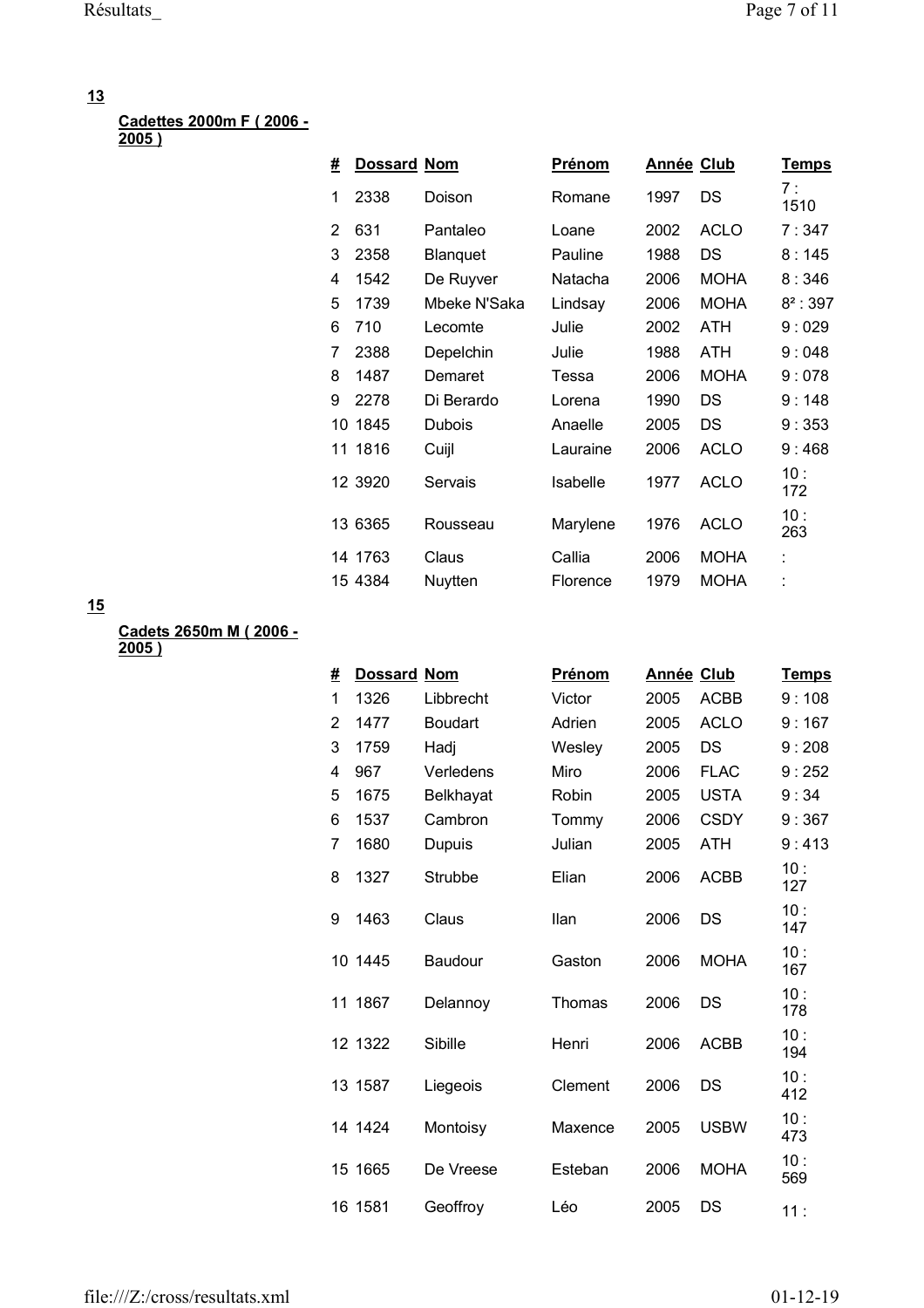|         |            |           |      |             | 414        |
|---------|------------|-----------|------|-------------|------------|
| 170     | Le Soldat  | Inconnu   | 2006 | <b>ACLO</b> | 11:<br>485 |
| 18 1588 | Collie     | Hugo      | 2005 | <b>MOHA</b> | 11:<br>592 |
| 19 1465 | Haesevelde | Mathis    | 2005 | DS          | 12:<br>160 |
| 20 1344 | Thys       | Alexandre | 2005 | ACLO        | 13:<br>033 |

#### **Scolaires 3300m M ( 2004 -**

**2003 )**

| #              | <b>Dossard Nom</b> |             | Prénom    | Année Club |             | <b>Temps</b> |
|----------------|--------------------|-------------|-----------|------------|-------------|--------------|
| 1              | 3333               | Desclin     | Ugo       | 2004       | <b>ACLO</b> | 10:38        |
| $\overline{2}$ | 3302               | Colot       | Pierre    | 2003       | DS          | 11:22        |
| 3              | 3542               | navez       | thomas    | 2003       | <b>ATH</b>  | 11:28        |
| 4              | 3423               | Doison      | Baudouin  | 2004       | DS          | 11:33        |
| 5              | 3164               | Lebailly    | Hugo      | 2003       | <b>ACBB</b> | 11:41        |
| 6              | 3371               | Lumen       | Quentin   | 2003       | <b>ATH</b>  | 12:00        |
| 7              | 3303               | Mirulla     | Hugo      | 2004       | DS.         | 12:04        |
| 8              | 3105               | Adant       | Tom       | 2004       | <b>ACLO</b> | 12:47        |
| 9              | 3378               | Claus       | Christian | 2004       | <b>MOHA</b> | 13:04        |
|                | 10 3261            | Cleppe      | Guillaume | 2004       | <b>UAC</b>  | 13:08        |
|                | 11 3124            | <b>Thys</b> | Maxime    | 2003       | <b>ACLO</b> | 13:48        |
|                | 12 3305            | Fievet      | Noah      | 2003       | DS          | 14:37        |
|                |                    |             |           |            |             |              |

**17**

**Cross Court 3300m M ( < 2003 )**

| # | <b>Dossard Nom</b> |                  | Prénom    | Année Club |             | <u>Temps</u> |
|---|--------------------|------------------|-----------|------------|-------------|--------------|
| 1 | 2991               | Colquhoun        | Timote    | 1997       | DS          | 10:<br>476   |
| 2 | 2852               | Chretien         | Arthur    | 2000       | <b>USBW</b> | 10:<br>511   |
| 3 | 2793               | Megret           | Alexandre | 1993       | DS          | 10:<br>551   |
| 4 | 2987               | Thienpondt       | Cyril     | 1995       | DS          | 10:<br>565   |
| 5 | 3184               | Counoy           | Hugo      | 1999       | <b>ATH</b>  | 10:<br>582   |
| 6 | 758                | Platteau         | Louis     | 2002       | ATH         | 11:00        |
| 7 | 3137               | Formule          | Thibaut   | 1986       | <b>MOHA</b> | 11:<br>021   |
| 8 | 6672               | Nyssen           | Sebastien | 1978       | <b>USBW</b> | 11:<br>147   |
| 9 | 752                | <b>Botmans</b>   | Joris     | 2001       | <b>ACLO</b> | 11:<br>265   |
|   | 10 6646            | <b>Briffeuil</b> | Olivier   | 1973       | <b>ACLO</b> | 11:<br>281   |
|   | 11 2990            | Caron            | Dylan     | 1996       | DS          | 11:<br>484   |
|   |                    |                  |           |            |             |              |

 $11:$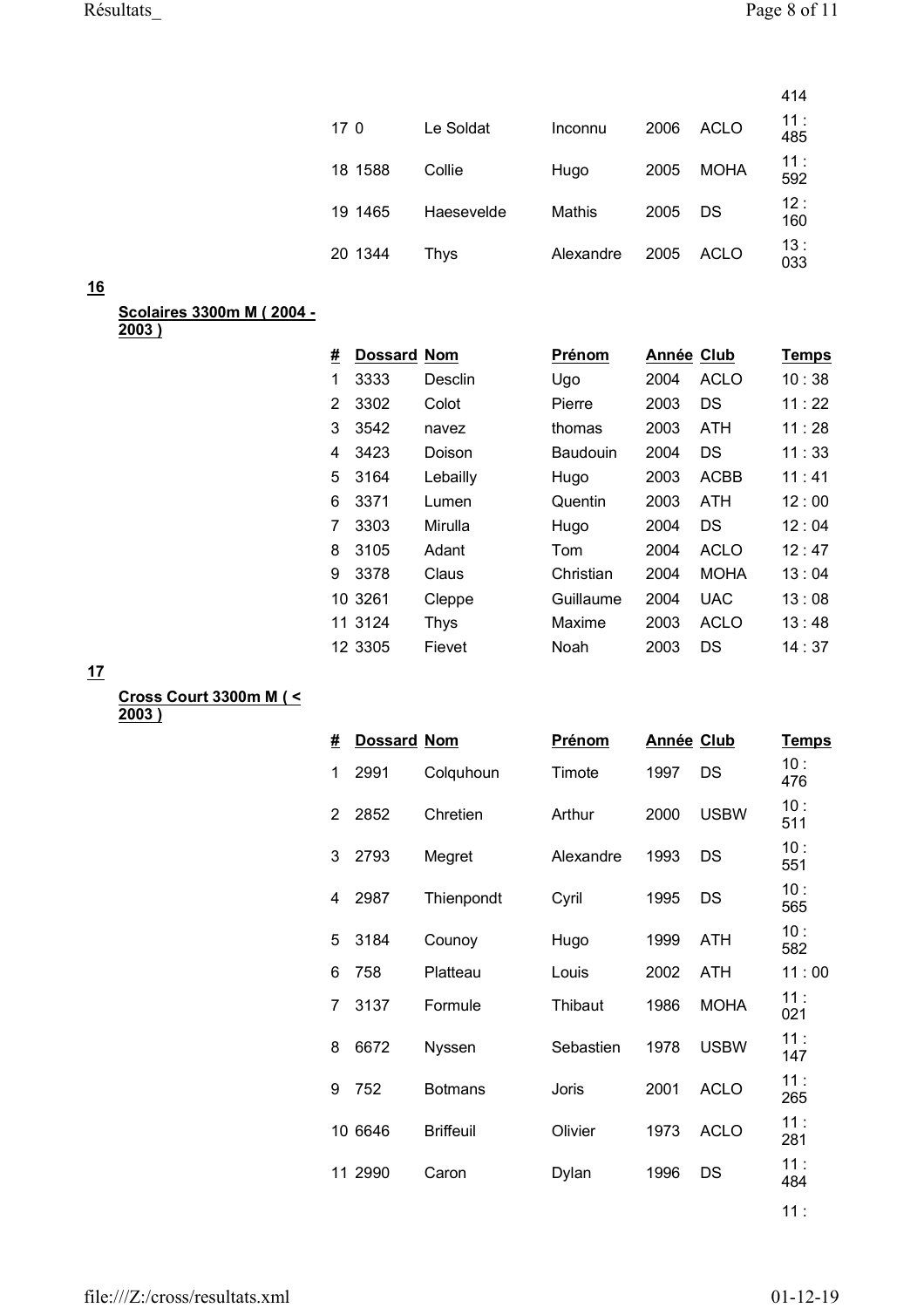| 12 617  | Berger   | Gregorian | 2002 | <b>CRAC</b> | 566        |
|---------|----------|-----------|------|-------------|------------|
| 13 2897 | Luyckx   | Adrien    | 1999 | <b>ACLO</b> | 12:<br>203 |
| 14 7254 | Druez    | Guillaume | 1980 | <b>MOHA</b> | 12:<br>278 |
| 15 7008 | Honore   | François  | 1978 | <b>MOHA</b> | 12:<br>347 |
| 16 3382 | Hautmont | Geoffrey  | 1991 | ATH         | 13:<br>033 |
| 17 6756 | Lequeux  | Fabrice   | 1974 | <b>ACLE</b> | 13:<br>117 |
| 18 2994 | Roeland  | Loic      | 1997 | <b>USBW</b> | 13:<br>417 |
| 19 6589 | Dremier  | Emmanuel  | 1976 | <b>MOHA</b> | İ          |
| 20 6290 | Gonet    | Michel    | 1946 | GOSP        |            |

#### **Scolaires 2650m F ( 2004 -**

**2003 )**

| # | <b>Dossard Nom</b> |                | Prénom  | <b>Année Club</b> |             | Temps      |
|---|--------------------|----------------|---------|-------------------|-------------|------------|
| 1 | 3503               | Vasteels       | Lucie   | 2003              | <b>USBW</b> | 10:03      |
| 2 | 3493               | Paulart        | Amélie  | 2004              | OSGA        | 10:<br>121 |
| 3 | 3548               | <b>Boudart</b> | Julie   | 2003              | ACL O       | 10:<br>233 |
| 4 | 3756               | Diricq         | Nolwenn | 2003              | <b>USTA</b> | 10:<br>493 |
| 5 | 3767               | Delaunois      | Agathe  | 2004              | <b>ACLO</b> | 11:<br>331 |
| 6 | 3693               | Hias           | Louise  | 2004              | <b>USTA</b> | 12:<br>336 |
|   | 3533               | Niedziela      | Rosalia | 2003              | ACL O       | 15:<br>585 |

#### **19**

**Junior 4300m F ( 2002 -**

**2001 )**

| #  | <b>Dossard Nom</b> |           | Prénom  | <b>Année Club</b> |             | <b>Temps</b> |
|----|--------------------|-----------|---------|-------------------|-------------|--------------|
|    | 667                | Doison    | Lucile  | 2001              | DS          | 14:51        |
| 2  | 711                | rasseneur | camille | 2001              | ACBB        | 16:39        |
| 3  | 588                | Weber     | Ophélie | 2001              | <b>ACLO</b> | 16:47        |
| 4  | 629                | Cleppe    | Roxane  | 2001              | UAC         | 17:01        |
| 5  | 688                | Lumen     | Zoé     | 2001              | ATH         | 18:17        |
| ิค | 677                | Fernandes | Noemie  | 2002              | <b>MOHA</b> | 18:50        |
|    | 749                | viart     | justine | 2002              | <b>MOHA</b> | 20:35        |

# **20**

**Masters 4300m F ( > 35 )**

| # | <b>Dossard Nom</b> |           | Prénom   |      | Année Club | <u>Temps</u> |
|---|--------------------|-----------|----------|------|------------|--------------|
|   | 1 4310             | Moulin    | Carole   | 1972 | ATH        | 20:<br>476   |
|   | 2 4232             | Verhaeghe | Virginie | 1975 | ATH        | 22:07        |
|   | 3 3920             | Servais   | Isabelle | 1977 | ACLO       |              |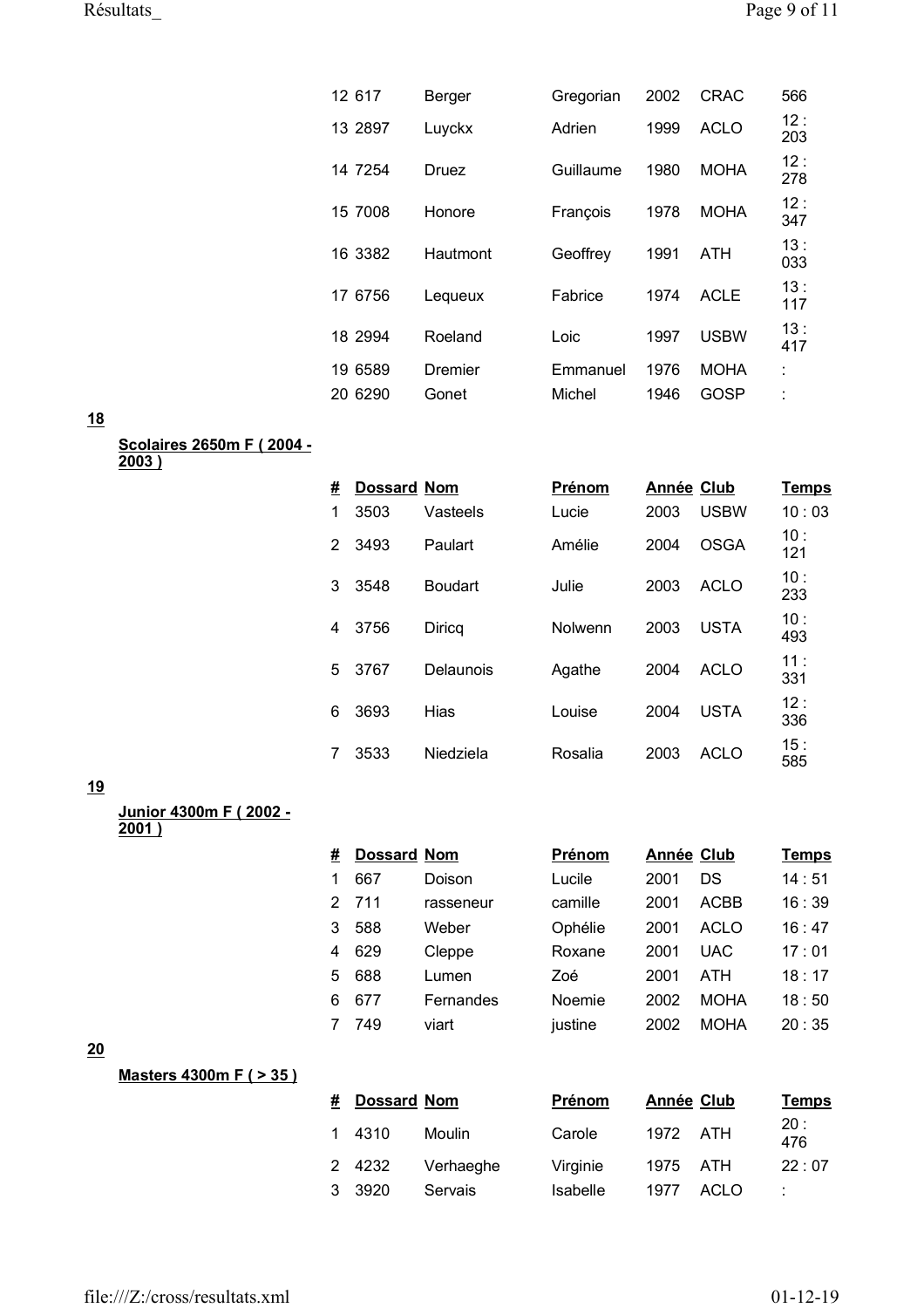**Senior 5950m F ( =< 2000 )**

| # | <b>Dossard Nom</b> |                            | Prénom   | Année Club |             | <b>Temps</b> |
|---|--------------------|----------------------------|----------|------------|-------------|--------------|
| 1 | 2339               | Nassam Alassani Kabiratou° |          | 1987       | DS          | 20:<br>593   |
| 2 | 2281               | Cerckel                    | Marie    | 1998       | USBW        | 22:03        |
| 3 | 2141               | Arno                       | Lucie    | 1999       | ACTE        | 22:<br>418   |
|   | 2362               | Lebon                      | Mazarine | 1999       | <b>MOHA</b> | 23:36        |
| 5 | 2284               | <b>Noullet</b>             | Annelise | 1988       | USTA        | 24:<br>108   |

#### **22**

**Junior 6600m M ( 2002 - 2001 )**

| # Dossard Nom |         | <b>Prénom</b>  | Année Club | <b>Temps</b> |
|---------------|---------|----------------|------------|--------------|
| 1 641         | Mortier | <b>Nicolas</b> | 2001 ACTE  | 21:30        |
| 2621          | Arno    | Simon          | 2001 ACTE  | 22:05        |

#### **23**

**Masters 6600m M ( > 35 )**

| #  | Dossard | <b>Nom</b>     | Prénom         | <b>Année Club</b> |             | <u>Temps</u> |
|----|---------|----------------|----------------|-------------------|-------------|--------------|
| 1  | 7144    | benoit         | thomas         | 1982              | <b>CABW</b> | 21 : 39      |
| 2  | 6473    | lachini        | Nicolas        | 1984              | <b>UAC</b>  | 21:55        |
| 3  | 6540    | Versmissen     | Fabian         | 1984              | <b>USBW</b> | 22:06        |
| 4  | 6470    | Defrise        | Gregory        | 1975              | DS          | 22:14        |
| 5  | 6323    | Labeau         | Stephane       | 1969              | <b>ATH</b>  | 23:29        |
| 6  | 6936    | helin          | francois       | 1984              | DS          | 23 : 51      |
| 7  | 6774    | Thiebaut       | Thimotee       | 1982              | DS          | 24 : 13      |
| 8  | 6525    | Guelton        | David          | 1981              | <b>OSGA</b> | 24 : 16      |
| 9  | 6937    | Hadj           | Paul           | 1967              | <b>MOHA</b> | 24:35        |
| 10 | 7236    | meunier        | gerard         | 1958              | DS          | 24:38        |
| 11 | 6906    | Lumen          | Emmanuel       | 1976              | ATH         | 25:44        |
|    | 12 6842 | Dricot         | Loic           | 1982              | ACBB        | 26 : 06      |
|    | 13 6993 | Scannella      | Joseph         | 1977              | DS          | 26:11        |
|    | 15 6871 | Schmit         | John           | 1974              | <b>ACLO</b> | 26:26        |
|    | 16 6732 | Demets         | <b>Bernard</b> | 1974              | USTA        | 28:19        |
|    | 17 6893 | <b>Noullet</b> | Pascal         | 1961              | USTA        | 29:12        |
|    | 18 6875 | De Vreese      | Sébastien      | 1979              | <b>MOHA</b> | 31:13        |

#### **24**

## **Senior 8250m M ( =< 2000 )**

| # | <b>Dossard Nom</b> |                | Prénom         | Année Club |             | Temps |
|---|--------------------|----------------|----------------|------------|-------------|-------|
|   | 2794               | Doison         | Gregoire       | 1995       | DS          | 25:04 |
| 2 | 3230               | benoit         | <b>MATHIEU</b> | 1985       | <b>CABW</b> | 26:14 |
| 3 | 1317               | vandeneede     | jean-baptist   | 1993       | KAAG        | 26:22 |
| 4 | 3162               | Audin          | <b>Bastien</b> | 2000       | DS          | 26:39 |
| 5 | 3158               | Gybels         | Sebastien      | 1990       | <b>CABW</b> | 27:18 |
| 6 | 3043               | <b>Blouse</b>  | Cédric         | 1985       | DS          | 27:39 |
|   | 3093               | <b>MARCHAL</b> | Gilles         | 1989       | FU<br>FΙ    | 27:53 |